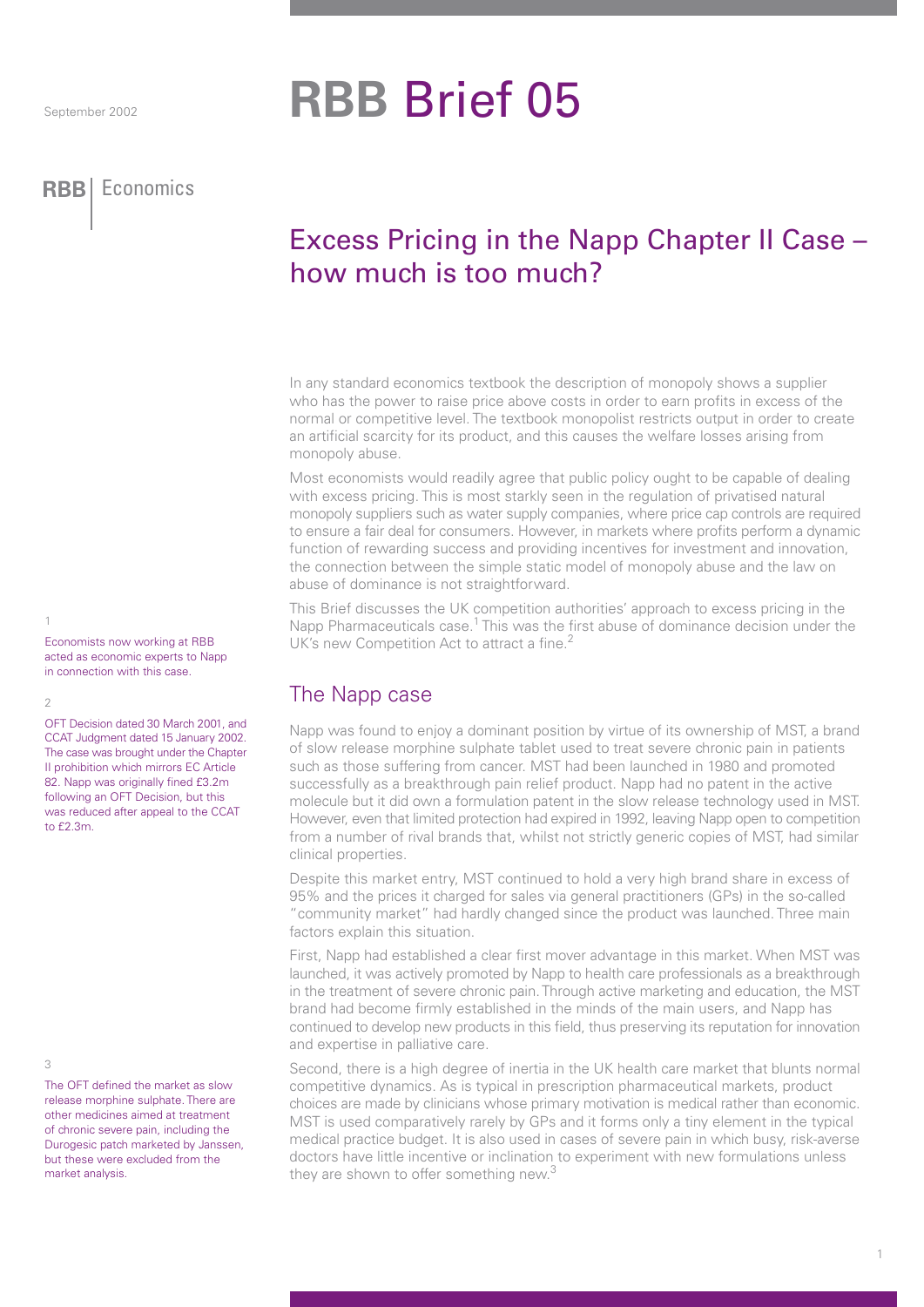Third, the OFT argued (and, on appeal, the UK appeals tribunal, the CCAT, concurred) that Napp's pricing to the hospital sector had anticompetitive exclusionary effects in the market as a whole. Although hospital sales accounted for just 10% of MST sales, purchasing behaviour of hospital buyers was much more price-sensitive than the behaviour of GPs in the community market, and hospital sales held a wider strategic importance. Napp's competitors recognised this and had instigated a series of aggressive price reductions in their bids for hospital contracts. Napp responded by consistently matching its rivals' price reductions in order to retain the business, even to the point where all suppliers' hospital bids fell to levels below the costs incurred in manufacturing the product.

The OFT and CCAT found that the impact of Napp's below-cost hospital pricing extended beyond the hospital segment because a brand's sales in the hospital market were linked to outcomes in the community market. By denying competing brands access to hospital sales they argued that Napp also prevented competition in the community market. Napp, meanwhile, contended that these same hospital-community linkages were the very factor that justified the apparently sub-economic hospital prices, and that its policy of loss leading in hospital bids represented a normal competitive response to the fact that loss-making hospital sales generated profitable sales in the community market.

The exclusionary pricing aspects of the case raise some interesting and novel issues in their own right, but in this Brief we focus on the OFT's separate finding that Napp had committed an abuse by virtue of excessively high community market prices.<sup>4</sup> Specifically, we ask what lessons can be drawn from this decision for other firms who fear that they might be investigated for a similar abuse.

## The flawed analysis of excess pricing in the Napp case

The OFT relied on a range of measures to justify its conclusion that Napp's community price for MST was excessive, mostly based on various comparisons of Napp's price-cost margins. It found that the price charged for MST in the community market was more than four times the cost of production, and an eye-catching 2000% higher than Napp's lowest (and below-cost) price in the problematic hospital contract bids. The MST selling price was also some 30 to 50% higher than the prices charged by Napp's rivals.

Aside from the price-cost comparisons, the OFT was also critical of the fact that Napp continued to charge virtually the same price for MST as it had when the brand was introduced over 20 years ago, despite the entry of cheaper competing products.<sup>5</sup>

There are, however, two fundamental flaws with the OFT's approach to measuring excess pricing.

The first stems from the OFT's reliance on price-cost margins. In any industry where the ability to offer a product for sale is dependent on incurring up-front costs (e.g. in R&D) it is simply impossible to measure the true profitability of a product by reference to pricecost margins on on-going sales. At a minimum, it is necessary also to know how big was the initial investment in up-front sunk costs that needs to be remunerated by the flow of attractive high price-cost margins on sales. And it is essential to know the total value of such sales – a product with a sales value of  $E$  10m at a "low" price-cost margin of 10% would generate a higher return on any given up-front investment than a product with a "high" price-cost margin of 90% but sales of just E 1m.

The second flaw arises from the difficulty of distinguishing ex ante from ex post profitability in cases where, as in the pharmaceutical industry, investments are made under conditions of uncertainty. High returns on the products that turn out to be winners are of course necessary in order to compensate firms for low or negative returns on those projects that fail to find their way to market. It is inevitable that an inquiry into alleged dominance in the pharmaceutical industry (or other industries with similar characteristics) will deal

 $\overline{A}$ 

5

Napp's fine was intended to cover both aspects of the abuse, but the CCAT did not specify how much of the penalty was due to the excess pricing abuse. Napp was also obliged to make a oneoff reduction in its community price to remedy the excess pricing abuse.

Though in real, inflation-adjusted terms, this represented a decline of more than 60% since launch.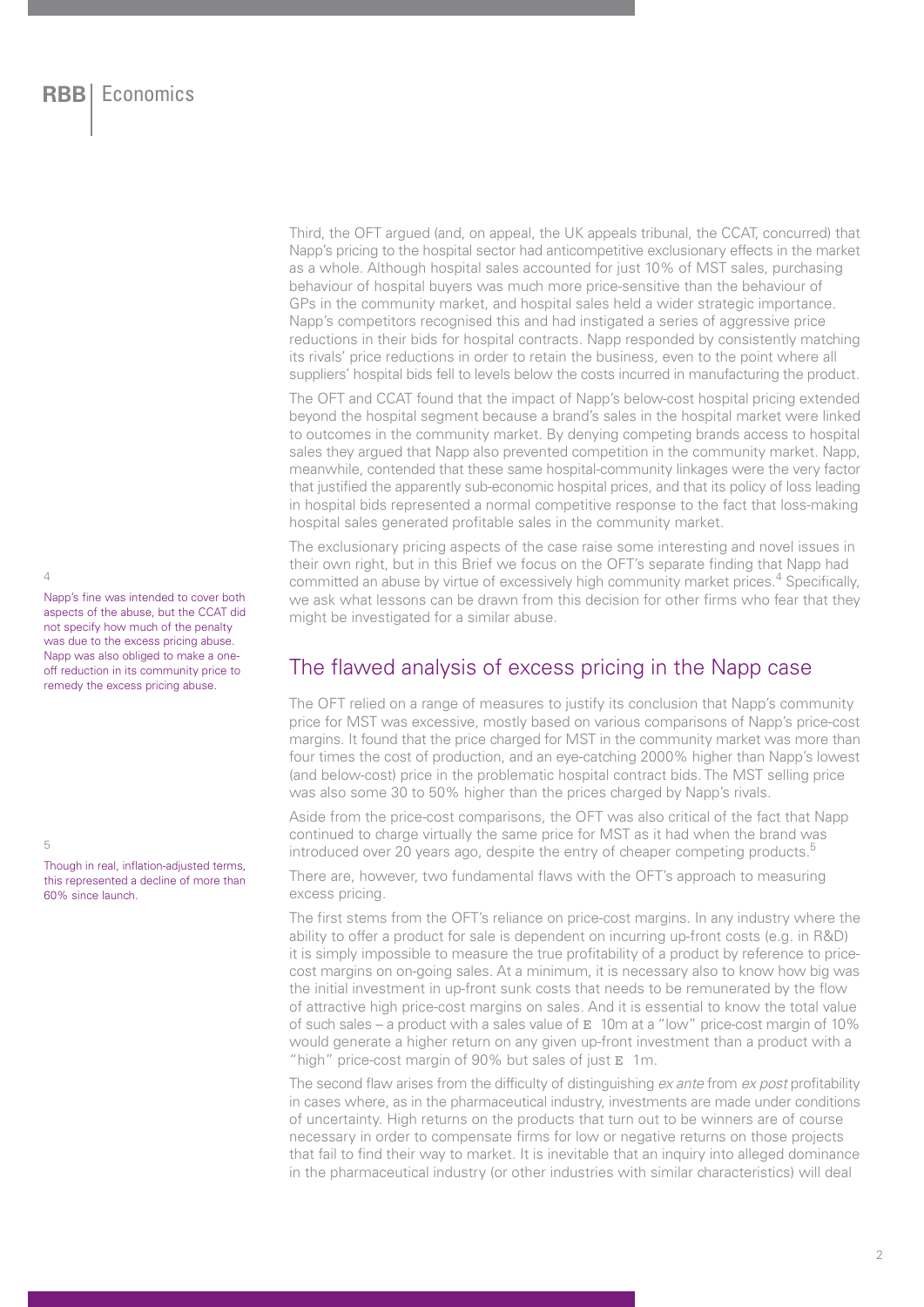with a biased sample of successful projects, but it is equally clear that ex post investigation of these successful products, and regulatory intervention designed to reduce their returns to "normal" levels would undermine the balance of risk and rewards that underpins the dynamic competitive process in such industries.

In the CCAT Judgment on the Napp case, these criticisms of the OFT's approach were noted but rejected. The first criticism was dismissed on the grounds that, had the OFT done a thorough ex post appraisal of MST, it would indeed have found that the successful product had earned high profits over its lifetime. This does not, however, explain why the OFT did not carry out the necessary analysis, and by implication it also confirms that the price-cost margins on which the OFT's analysis relied were not, after all, a reliable basis for its conclusions.

Napp's second criticism, relating to the need for a "portfolio" approach to profit assessment, was rejected by the CCAT as follows:

"it is not appropriate, when deciding whether an undertaking has abused a dominant position by charging excessive prices in a particular market, to take into account the reasonableness or otherwise of its profits in other, unspecified, markets comprised in some wider but undefined "portfolio" unrelated to the market in which dominance exists". 6

This rather evades the issue of how to assess profits under uncertainty. One possible solution would be to apply an extremely high cost of capital to the investment funds that were originally committed to the development of MST to reflect the fact that those funds were committed in a situation of ex ante uncertainty. But neither the OFT nor the CCAT attempted to make or acknowledge the need for this kind of adjustment.

Ultimately, the conclusion that Napp's prices for MST amounted to an excess pricing abuse is highly dependent on the observation that Napp had not felt the need to reduce the product's price despite patent expiry and market entry.<sup>7</sup> The OFT's own definition, endorsed by the CCAT, states that a price is excessive:

"if it is above that which would exist in a competitive market, and where it is clear that high profits will not stimulate successful new entry within a reasonable period."8

The fact that MST's community price had remained virtually fixed for over 20 years in nominal terms indicates an absence of the kind of price dynamics that we expect in conventional markets. But that merely reflects the imperfect quasi-regulated environment in which Napp operates. After all, most true monopoly suppliers operating in conventional markets would have taken steps to increase prices in line with costs at some point in this 20 year period. Moreover, no rational firm in this or any other industry would rush to cut prices in response to market entry if the entrant was failing to make any headway into the market despite its price advantage. Yet it was Napp's failure to take such preemptive action that constituted the abuse in this case.

Napp argued that the explanation for this unusual competitive environment lay in the peculiarities of the health sector, but contended that regulation of the sector by the Department of Health, acting on behalf of the virtual monopsony buyer the National Health Service, could be relied upon to secure reasonable results. The OFT, however, laid the blame for this lack of competition at Napp's market-foreclosing behaviour in the hospital sector.

## Lessons for other firms

Following the CCAT Judgment, Napp was obliged to pay the OFT fine and reduce the community price of MST.<sup>9</sup> The more interesting question going forward is how other dominant firms should react to the way in which excess pricing was addressed in the

6

CCAT Judgment, para 413. Napp argued that the PPRS, the price regulation scheme operated by the UK Department of Health, regulates pharmaceutical company profitability on the basis of the return on capital of each firm that falls within the Scheme, thus taking such a portfolio approach to regulation.

7

At para 417 of the Judgment, the CCAT states "We do not accept that, after such a long period, the price of MST can credibly be defended on a "portfolio pricing" theory".

#### 8

See paras 390 and 391 of the Napp Judgment.

9

Interestingly, this price reduction will make life harder for Napp's competitors since it has reduced the competitive advantage they enjoy on price. In this sense the remedy for the excess pricing ruling conflicts with the remedy against Napp's alleged exclusionary behaviour.